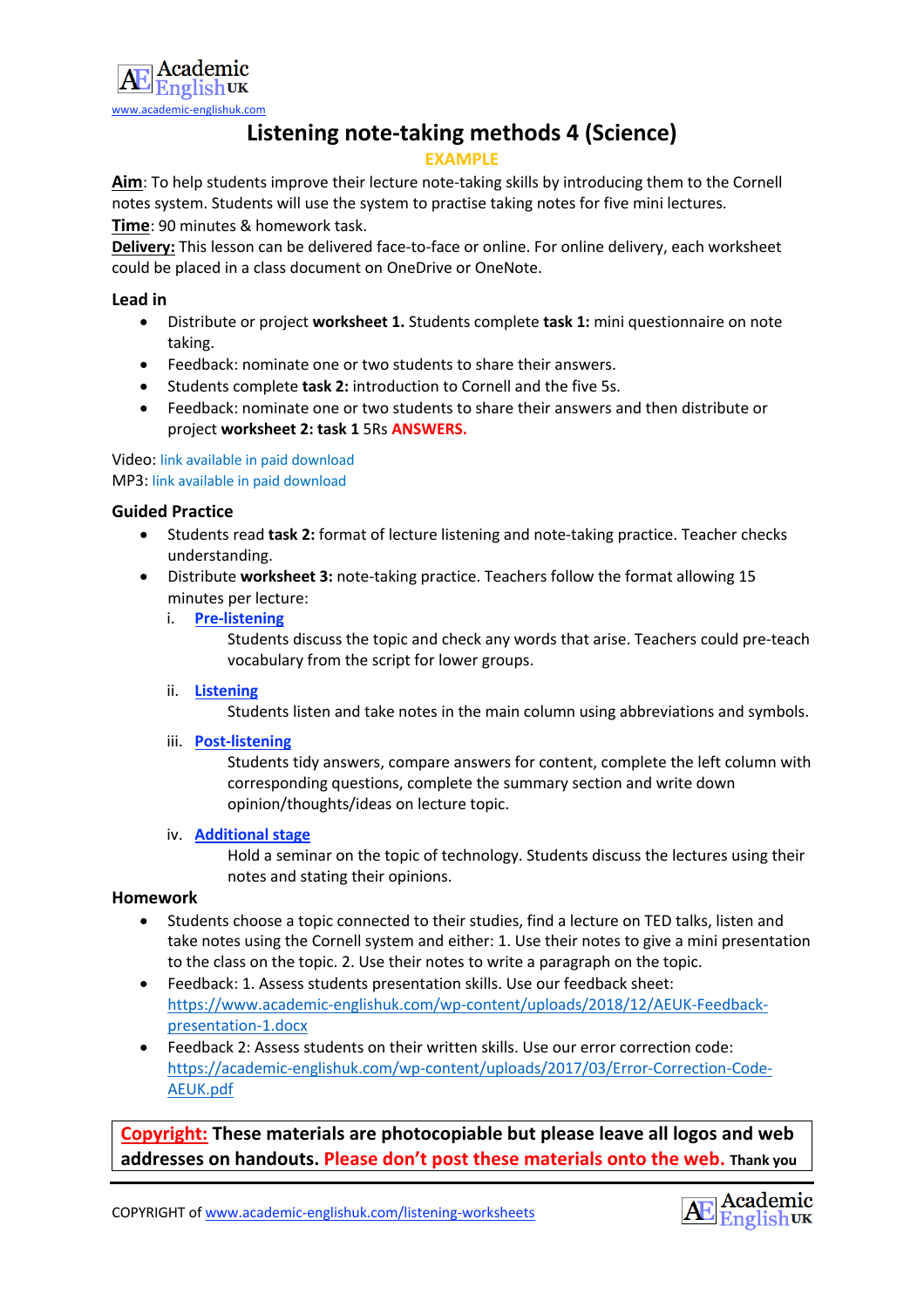

# **Worksheet 1: Introduction to Cornell Notes**

## **Task 1**

- Discuss these questions with your partner.
- i. Do you enjoy taking notes while listening?
- ii. What  $d\sigma$
- iii. What feedback have you been given on your note-taking skills?
- iv. What do you think
- v. How are note-taking skills assessed on the course you're currently on?

## **Task 2**

- One note-taking method popular with university students is the Cornell notes system designed by an education professor in the 1940s. Take a look at the note-taking format below and ask your partner the following questions:
- i. Have you seen this method before?
- ii. What do you think each column is for?
- iii. There are five stages in this system, and they all begin with the letter 'R'. What do you think they are?  $R_{\text{max}}R_{\text{max}} = R_{\text{max}}R_{\text{max}} = R_{\text{max}}R_{\text{max}}$



 $\Rightarrow$  Check your answers on the next page (worksheet 2).

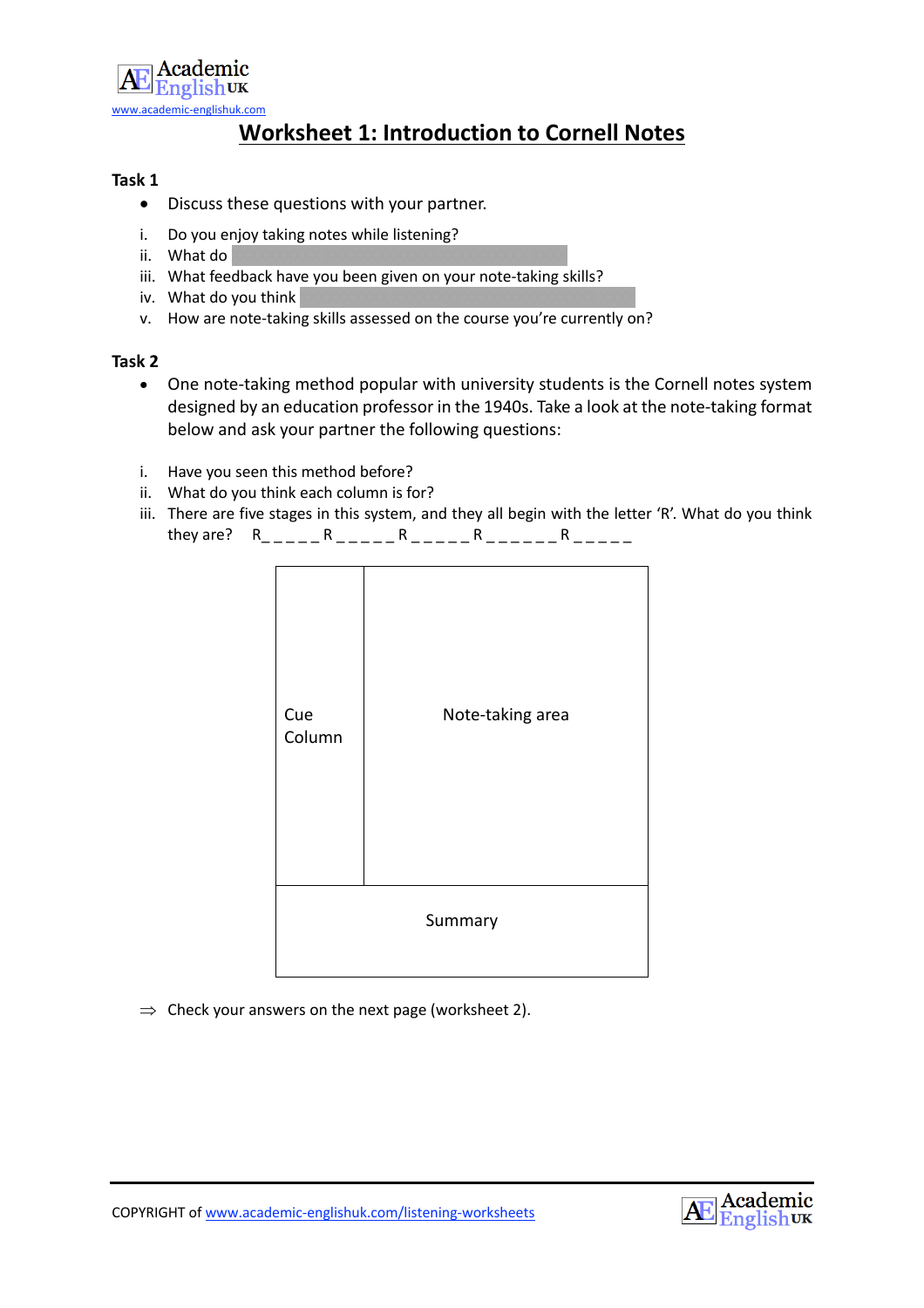

# **Worksheet 2: Cornell Notes System**

## **Task 1:**

• Read about the five Rs. What do you think of this system? Tell your partner.

## **Stage 1: Record**

During the lecture, record as much information as you can in the main column.

| <b>Stage 2: Reduce</b> |                                                                        |                                      |  |  |
|------------------------|------------------------------------------------------------------------|--------------------------------------|--|--|
| After the lecture,     |                                                                        | the main column. These questions     |  |  |
|                        | can be answered when you're reviewing the lecture.                     |                                      |  |  |
| <b>Stage 3: Recite</b> |                                                                        |                                      |  |  |
| After the lecture,     |                                                                        | from the left column. See if you can |  |  |
|                        | answer the questions without looking at your notes in the main column. |                                      |  |  |
| Stage 4:               |                                                                        |                                      |  |  |

Think about your own opinions XXXXXXXXXX XXXXXXXXXXXXXXXXXXXXXXX XXXX. Write these ideas down in a notebook and then use them in essays, exams, seminars or presentations.

## **Stage 5: Review**

| Spend ten minutes | I notes. |
|-------------------|----------|
|-------------------|----------|

## **Task 2**

• You're now going to listen to five two-minute lectures so that you can practise the Cornell note-taking system. Each practice will follow the same format:

| <b>Pre-listening</b>                                                                              |  |
|---------------------------------------------------------------------------------------------------|--|
| Discuss the topic questions in small groups of three and look up any words that you don't know    |  |
| from your discussion.                                                                             |  |
|                                                                                                   |  |
| Listening                                                                                         |  |
| Listen and take notes in the main column. Use abbreviations and symbols so that you can write     |  |
| $FNNC-E1$<br>more content.                                                                        |  |
|                                                                                                   |  |
| <b>Post-listening</b>                                                                             |  |
| Tidy notes in the main column. Rewrite words that aren't clear, check spelling, reduce sentences. |  |
| Write study questions and cue words in the left column.                                           |  |
| Write a summary of the listening in one-three sentences in the bottom section.                    |  |
| Think about your opinion on the topic and make a few notes in your notebook.                      |  |
|                                                                                                   |  |



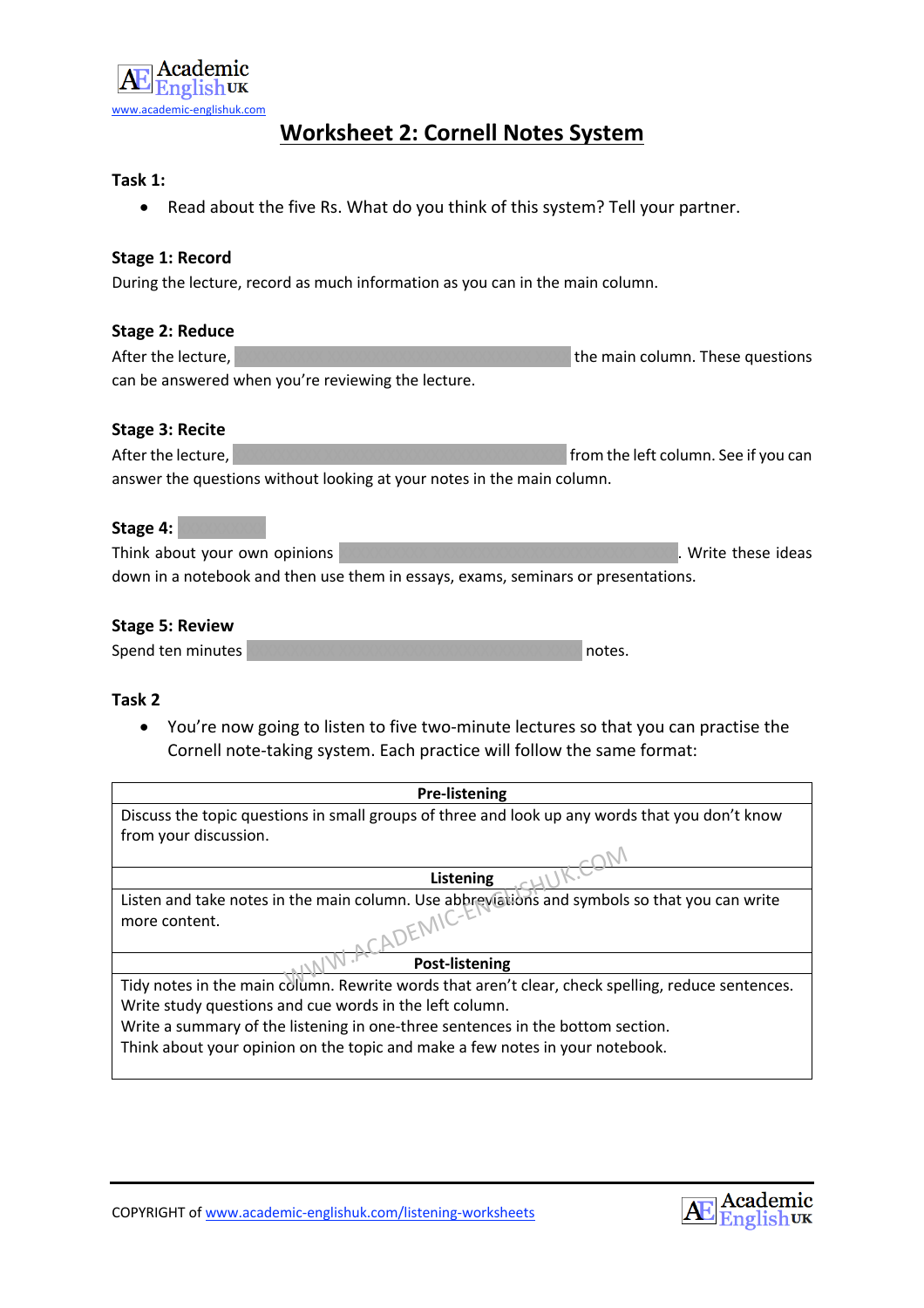

# **Worksheet 3: Note-taking Practice**

**Lecture 1**: This lecture is about the International Space Station (ISS). Discuss the following questions with your partner.

- i. What do you know about the ISS?
- ii. What
- iii. What would you like or dislike about staying on the ISS?
- iv. Do you think the  $ISS$
- $\Rightarrow$  Now listen to the lecture and complete the main column.



- Compare your notes with a partner. Have you recorded the same information?
- Now complete the post-listening tasks.

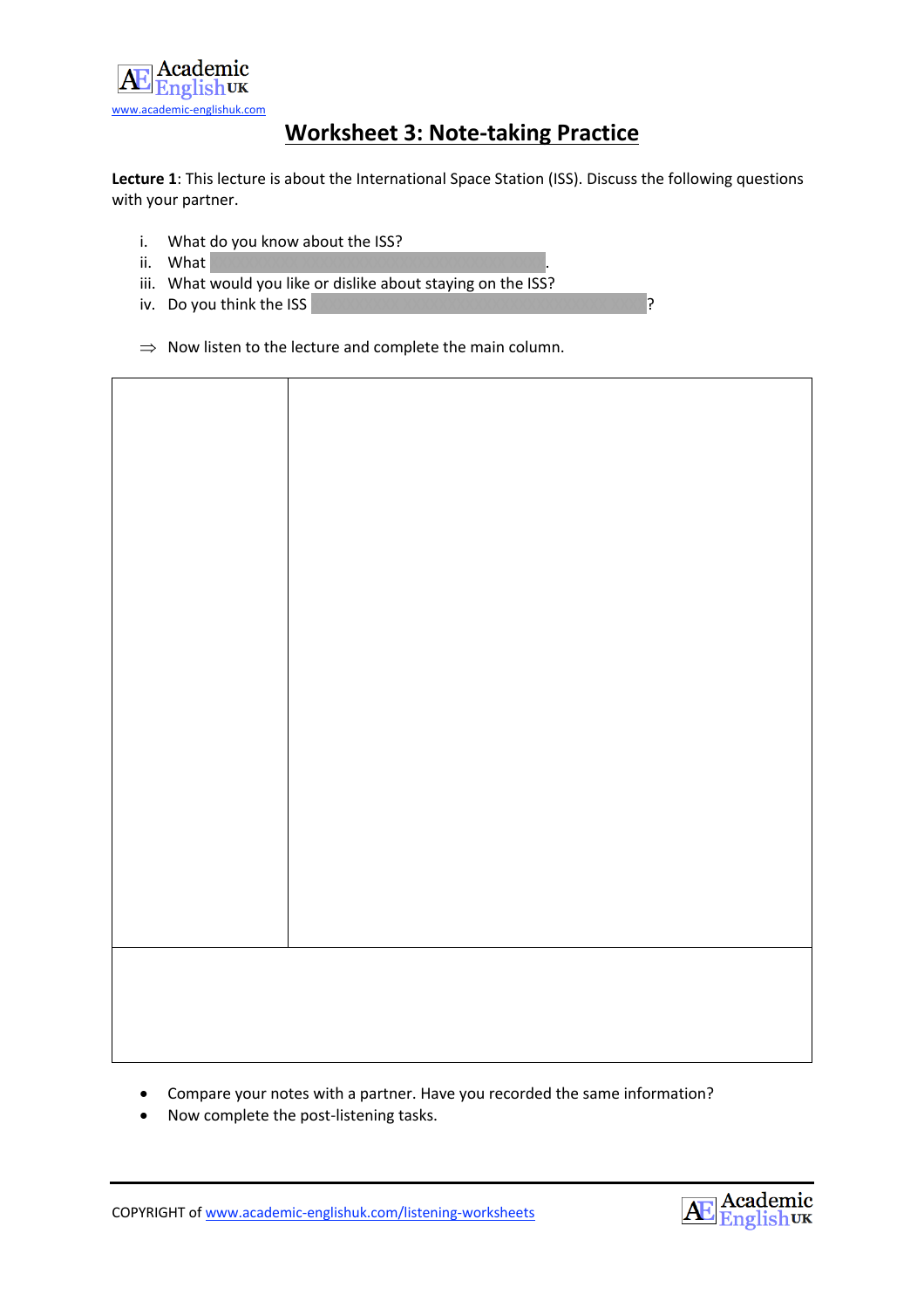

**Lecture 2**: This lecture is about gene editing. Discuss the following questions with your partner.

- i. Why do some parents wish to modify the genes of their children?
- ii. Is gene editing ethical XXXXXXXXXX XXXXXXXXXXXXXXX?
- iii. Do you think gene editing is more acceptable for a medical argument?
- iv. Should gene XXXXXXXXXX XXXXXXXXXXXXXXXXXXXXXXX XXXX?
- v. Check these terms: *sickle cell disease / cystic fibrosis / CRISPR / somatic and germ cells.*
	- $\Rightarrow$  Now listen to the lecture and complete the main column.

• Compare your notes with a partner. Have you recorded the same information?

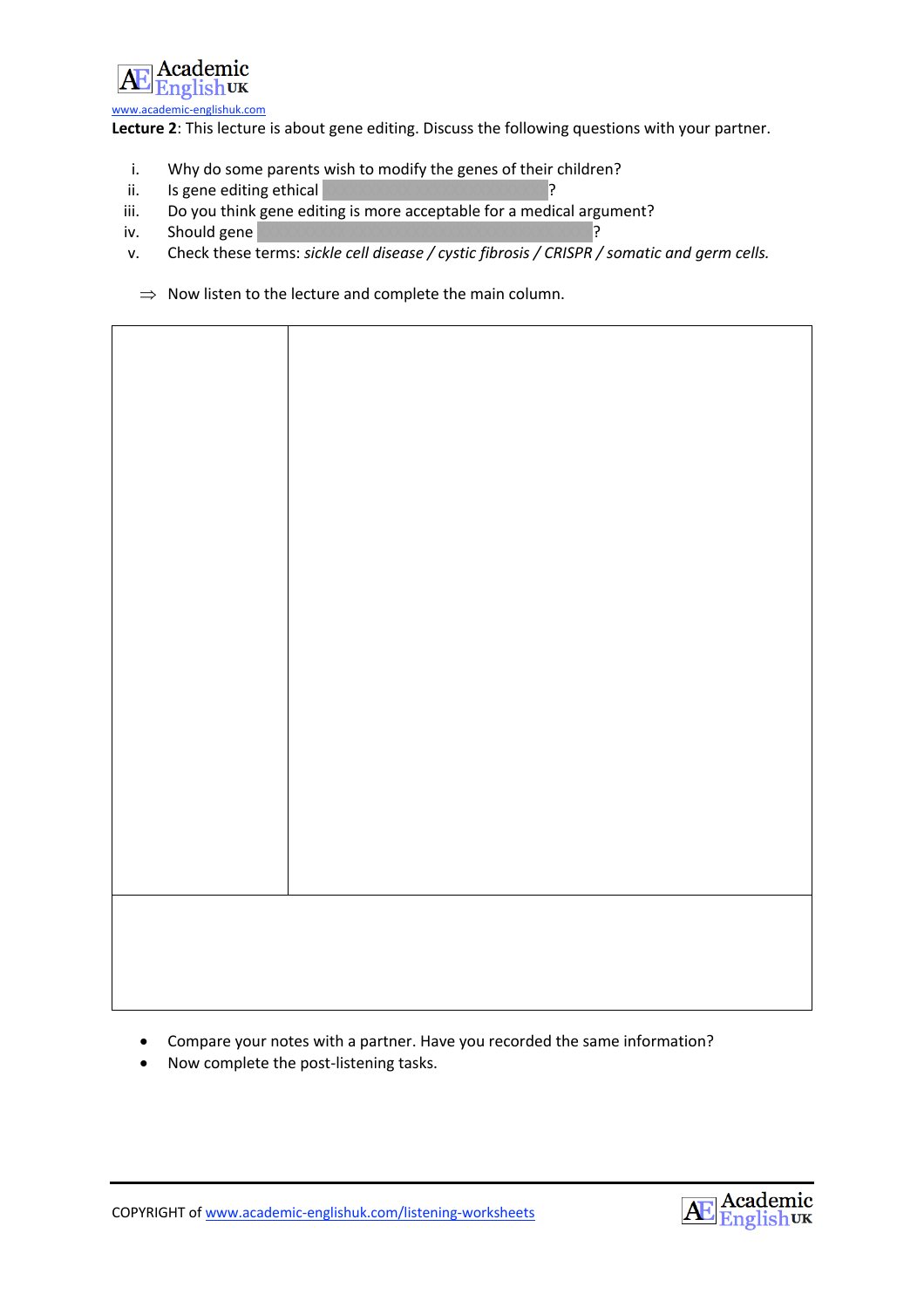

**Lecture 3**: This lecture is about the Covid-19 vaccines. Discuss the following questions with your partner.

- i. Which vaccines have been approved in your country?
- ii. What do you
- iii. Would you consider having the vaccine yourself?
- iv. Do you think XXXXXXXXXX XXXXXXXXXXXXXXXXXXXXXXX XXXX virus?
- v. Check these vaccine terms: *viral vector / nucleic acid / inactivated / protein / attenuated.*
	- $\Rightarrow$  Now listen to the lecture and complete the main column.



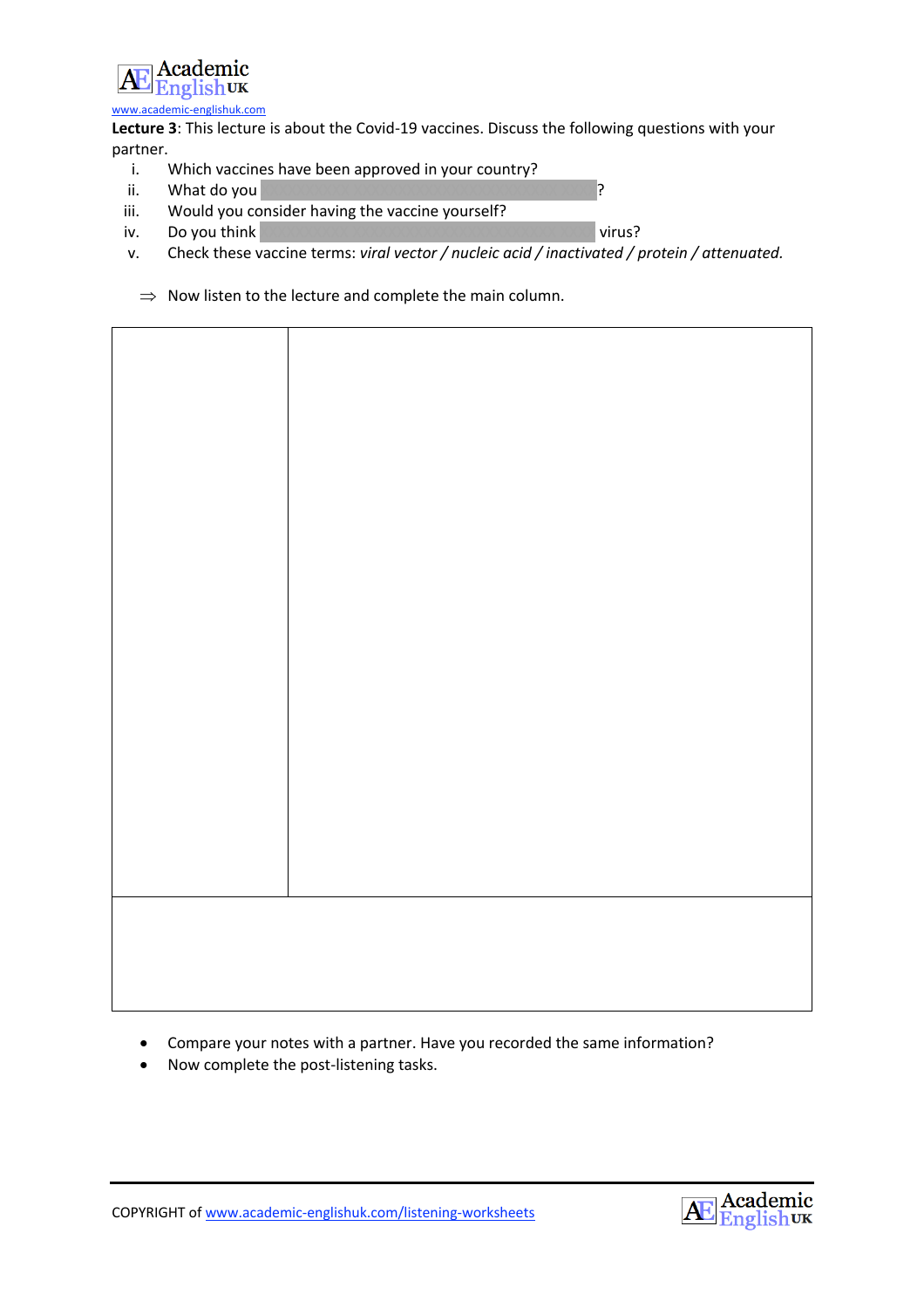

**Lecture 4**: This lecture is about endothermic and ectothermic species. Discuss the following questions with your partner.

- i. Do you know which animals are warm-blooded?
- ii. Do you XXXXXXXXXX XXXXXXXXXXXXXXXXXXXXXXX XXXX?
- iii. Do you think one type find it easier to survive than the other?
- iv. Would XXXXXXXXXX XXXXXXXXXXXXXXXXXXXXXXX XXXX?
	- $\Rightarrow$  Now listen to the lecture and complete the main column.



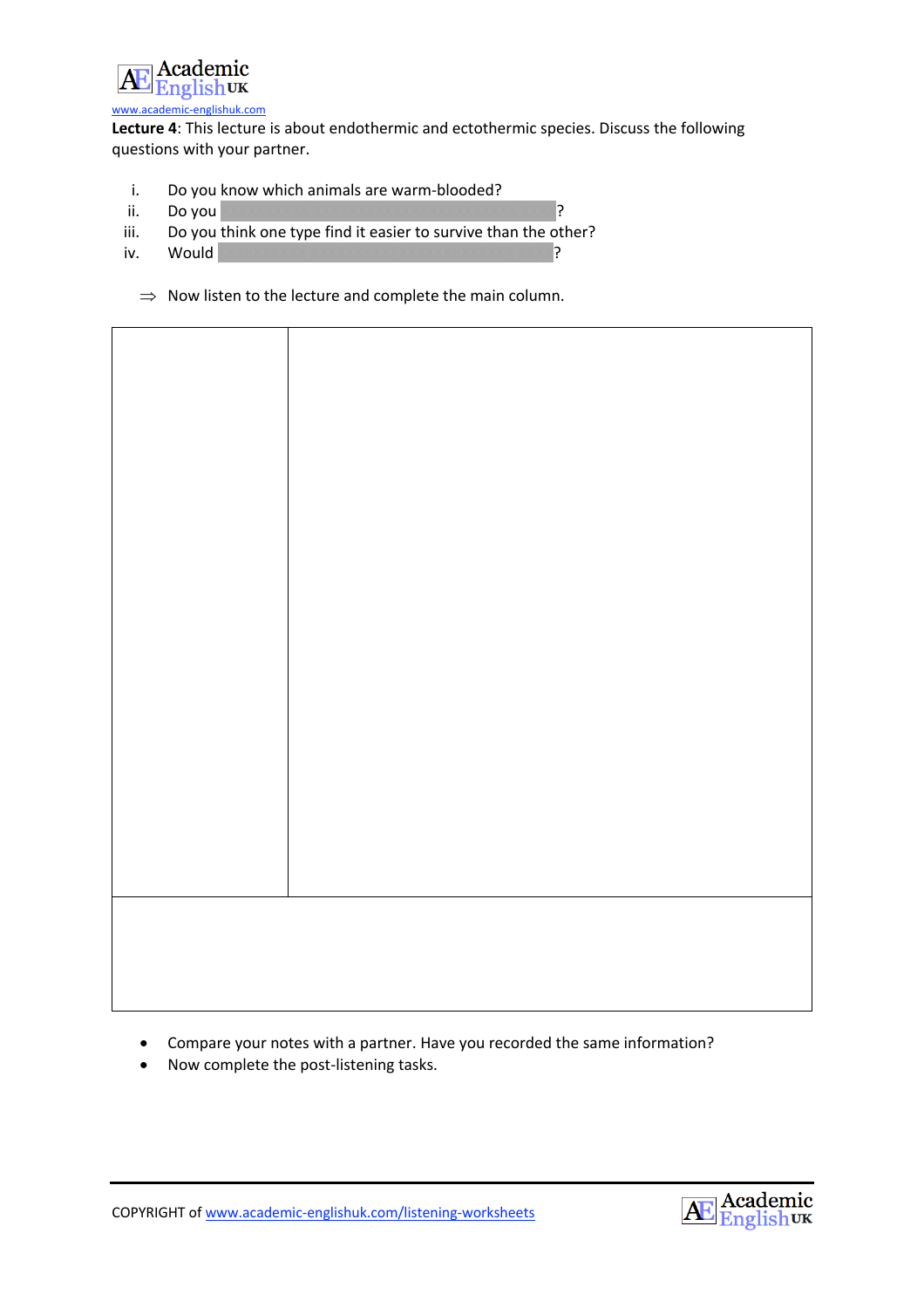

**Lecture 5**: This lecture is about the Antarctic ozone hole. Discuss the following questions with your partner.

- i. What do you know about the ozone layer?
- ii. Why do you **DOOOOOOOOOOOOOOOOOOOOOOOOOOOOOOOO**?
- iii. Why do you think it's particularly crucial in areas such as the Antarctic?
- iv. Do you XXXXXXXXXX XXXXXXXXXXXXXXXXXXXXXXX XXXX?
	- $\Rightarrow$  Now listen to the lecture and complete the main column.



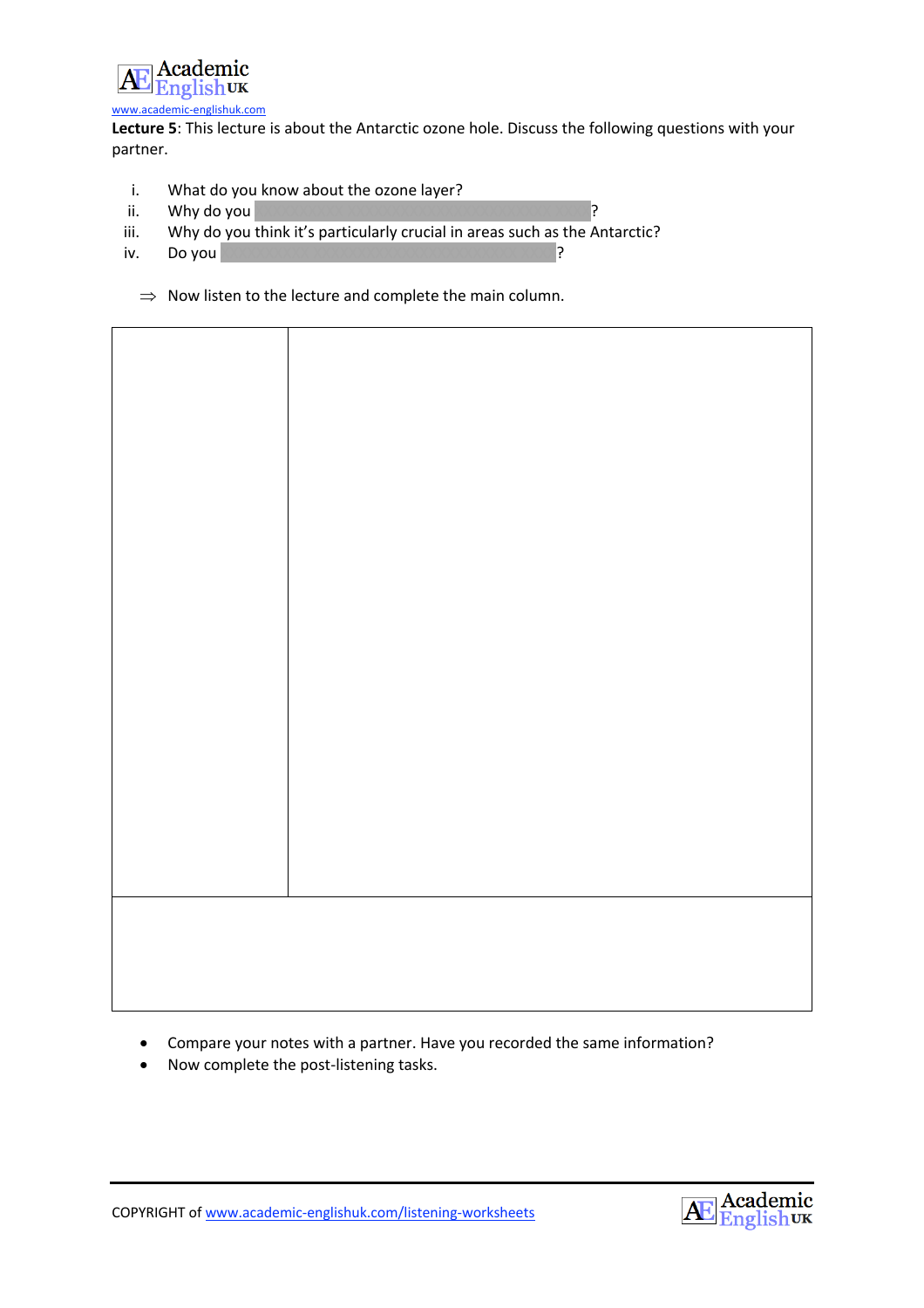

# **SCRIPTS & SAMPLE NOTES**

## **Lecture 1**

Hello, I'm going to talk to you today about Earth's only microgravity laboratory: the International Space Station (ISS). Orbiting above Earth at 227 nautical miles, the space station is the size of a football pitch, travels at 17,500 mph and revolves around …

| <b>Notes</b>                                                                                                                                                                                           |                                                                                   |
|--------------------------------------------------------------------------------------------------------------------------------------------------------------------------------------------------------|-----------------------------------------------------------------------------------|
| Definition? Location?                                                                                                                                                                                  | The International Space Station (ISS).<br>laboratory. 227 nautical m above Earth. |
| ?                                                                                                                                                                                                      | travels 17,500mph,<br>$Sz =$                                                      |
| Time to build? Cost?                                                                                                                                                                                   | Ten yrs,                                                                          |
| What<br>contain?                                                                                                                                                                                       | Modules: three decks, 16 labs,<br>flight, living, safety                          |
| First occupied? Who?<br>5.                                                                                                                                                                             | = 3-mem. (2 Russ, 1 USA)<br>Perm. occupied.<br>Int. teams = stay                  |
| Purpose?                                                                                                                                                                                               | Lrn abt living & wrking in<br>grav. effects on                                    |
| ?                                                                                                                                                                                                      | Send astronauts                                                                   |
| astronauts?                                                                                                                                                                                            | Conduct. scientific exp.<br>i.<br>ii.<br>Observe sun & other objs.<br>iii.        |
| tasks?                                                                                                                                                                                                 | Maintain stat.<br>i.<br>ii.                                                       |
| It's been<br>The International Space Station (ISS) is a microgravity<br>study the effects of living in space since<br>permanently<br>As the eventual goal is to send people into<br>space,<br>the sun. |                                                                                   |



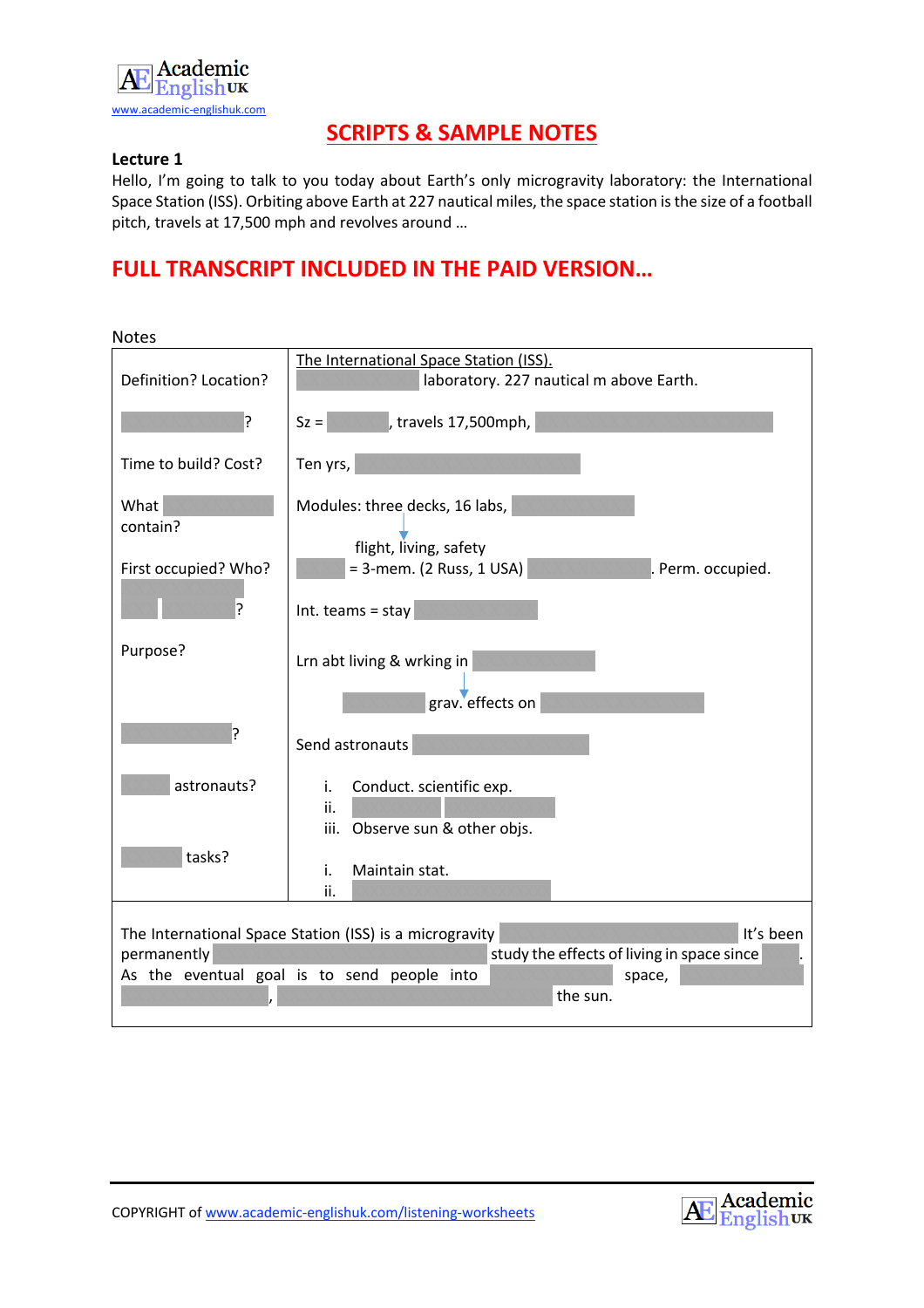

Hello, I'm going to talk to you today about gene editing. Gene editing refers to the practice of altering the genetic code of an organism either by removing, replacing or adding segments of its DNA. Currently, most genetic engineering is centred around …

| <b>Notes</b>                                                                                                              |                                                                             |  |
|---------------------------------------------------------------------------------------------------------------------------|-----------------------------------------------------------------------------|--|
|                                                                                                                           | Gene editing                                                                |  |
| What is it?                                                                                                               | Chngs. to an org.'s                                                         |  |
| 5.                                                                                                                        |                                                                             |  |
| What can it do?                                                                                                           | Humans: Prev./treat. gen. dis. e.g. sickle cell; cystic<br>Animals:         |  |
| CRISPR?                                                                                                                   | Tech. alters somatic &                                                      |  |
| What's the difference<br>&<br>germ cells?                                                                                 | Som.:<br>Germ: sex. reprod. cells                                           |  |
| Why is altering germ                                                                                                      | $.$ cells =<br>Edit germ cells = nt legal 4 human implant .; can be misused |  |
| &<br>Who are<br>Nana?                                                                                                     | 2 gen. modi.<br>Implant. in human in                                        |  |
| What does the future<br>hold?                                                                                             | or intel.<br>Eth. qus.                                                      |  |
| organism's<br>Gene editing, which is the ability to<br>for the prevention and treatment of genetic<br>in                  |                                                                             |  |
| humans as well as for increasing disease<br>in some animals.<br>is currently legal but questions remain<br>and eggs cells |                                                                             |  |

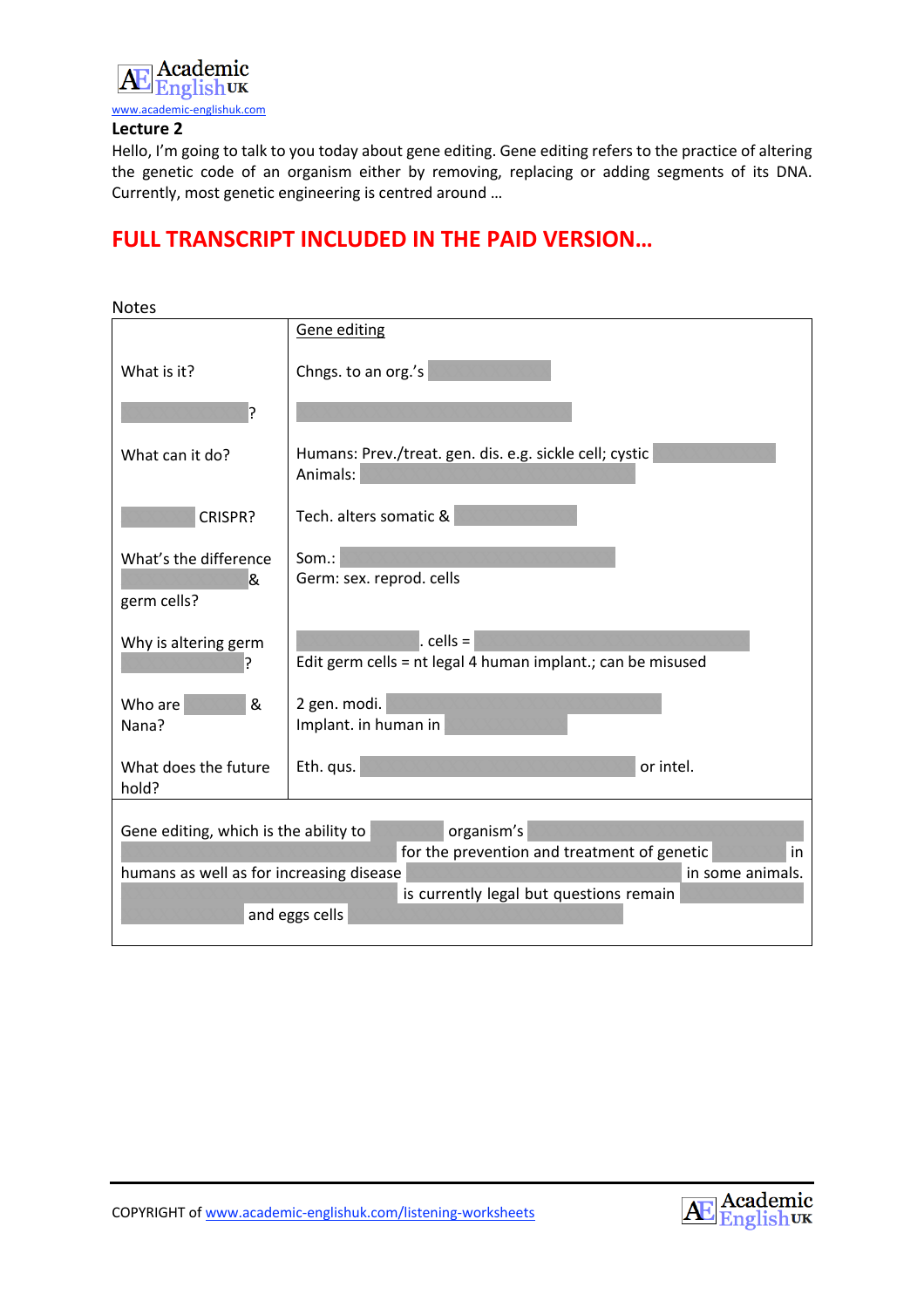

Hello, I'm going to talk to you today about the different Covid-19 vaccines. Since late 2020, several vaccines have been developed, of which approximately nine have been approved for use around the world. These vaccines fall into three main categories …

| <b>Notes</b>                                                                                                                                                                                                |                                                                                      |
|-------------------------------------------------------------------------------------------------------------------------------------------------------------------------------------------------------------|--------------------------------------------------------------------------------------|
|                                                                                                                                                                                                             | Covid-19 Vaccines                                                                    |
| How many are there?                                                                                                                                                                                         | 9 approv. worldwide: types 1-3                                                       |
| What are<br>types?                                                                                                                                                                                          | 1. Viral vector<br>2.<br>3. Inactivated<br>4.<br>5. Attenuated                       |
| Which<br>in the UK?                                                                                                                                                                                         | AstraZeneca/Oxford - type 1                                                          |
| $\overline{?}$                                                                                                                                                                                              | $AZ/O$ :<br>(vector)<br>Uses harmless version of<br>Recogn. by immune system         |
|                                                                                                                                                                                                             | P/BNT:<br>parts of virus'<br>When in cells spike protein is prod.<br>4 <sub>ms</sub> |
| 7<br>How are                                                                                                                                                                                                | AZ/O: fridge temp.<br>P/BNT:                                                         |
| There are currently 9 Covid-19 vaccines in use worldwide,<br>The<br>are either viral vectors or<br>vaccines, such as the<br>AstraZeneca/Oxford vaccine or the Pfizer/<br>used in the UK.<br>and the<br>they |                                                                                      |

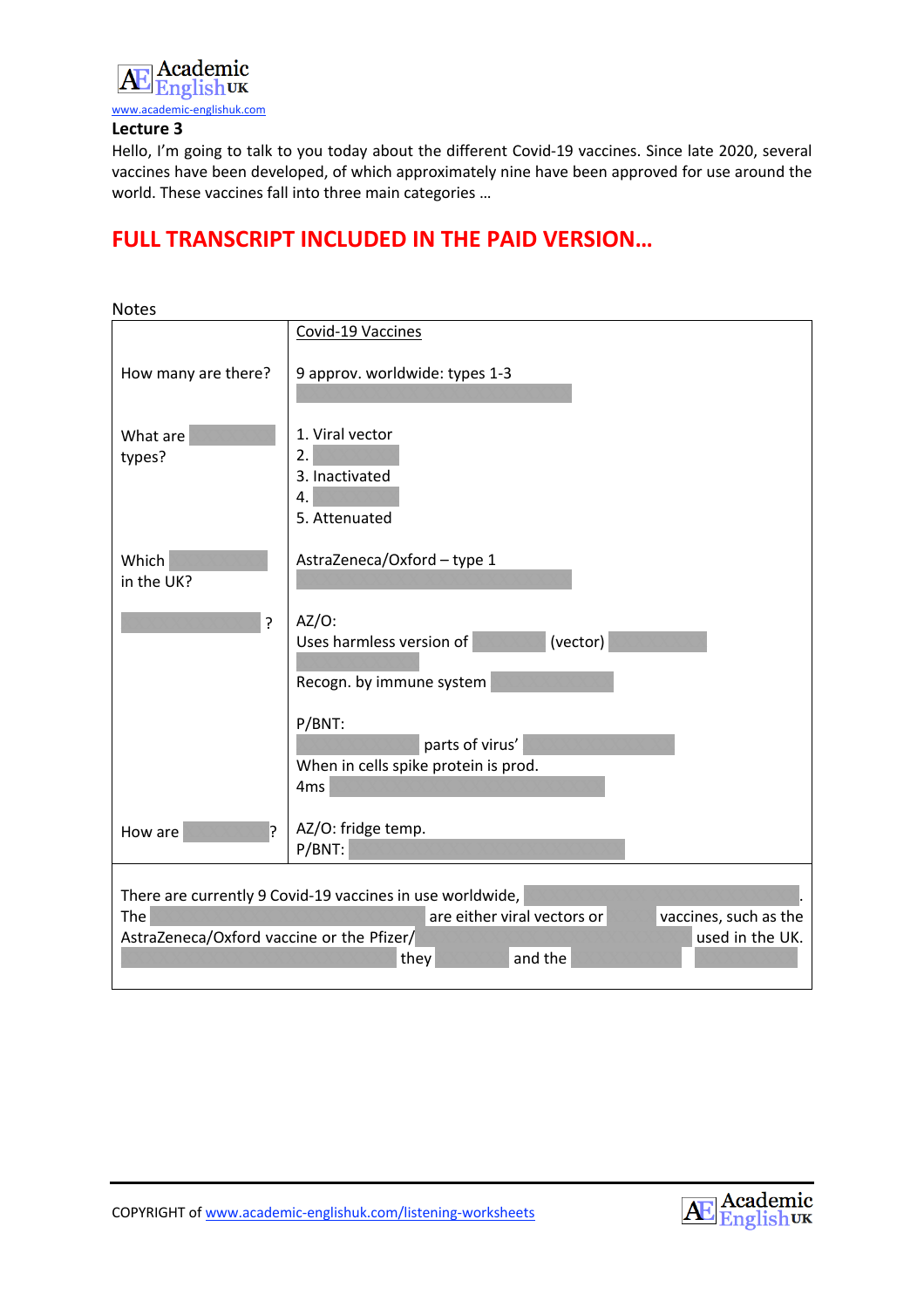

Hello, I'm going to talk to you today about endotherms and ectotherms. Most species can be divided into these two groups. Typically, humans, birds and mammals are known as endothermic species, whereas reptiles, amphibians, most fish and invertebrates…

| <b>Notes</b>                                                                       |                                                     |  |
|------------------------------------------------------------------------------------|-----------------------------------------------------|--|
|                                                                                    | Endotherms and ectotherms                           |  |
| Which species are<br>which?                                                        | Endo: ppl, birds, mammals                           |  |
| How do endotherms                                                                  | Warm-blooded = gen. heat internally                 |  |
|                                                                                    | If 2 much heat $=$                                  |  |
|                                                                                    | Maintain heat thru burn fuel - food                 |  |
| How do ectotherms                                                                  |                                                     |  |
|                                                                                    | Can gen. heat internally BUT can't maintain w/o     |  |
| ?                                                                                  |                                                     |  |
|                                                                                    |                                                     |  |
| Which species are a                                                                |                                                     |  |
| combination?                                                                       | - ecto. when<br>e.g.                                |  |
|                                                                                    | e.g. shark $-$<br>can gen. heat +than water it's in |  |
|                                                                                    |                                                     |  |
| Endothermic, or<br>body heat                                                       |                                                     |  |
| adjust their body temperature if they<br>burning fuel from the food they eat. They |                                                     |  |
| Conversely, ectothermic                                                            |                                                     |  |
| body heat but<br>the environment they live in.                                     |                                                     |  |
|                                                                                    |                                                     |  |